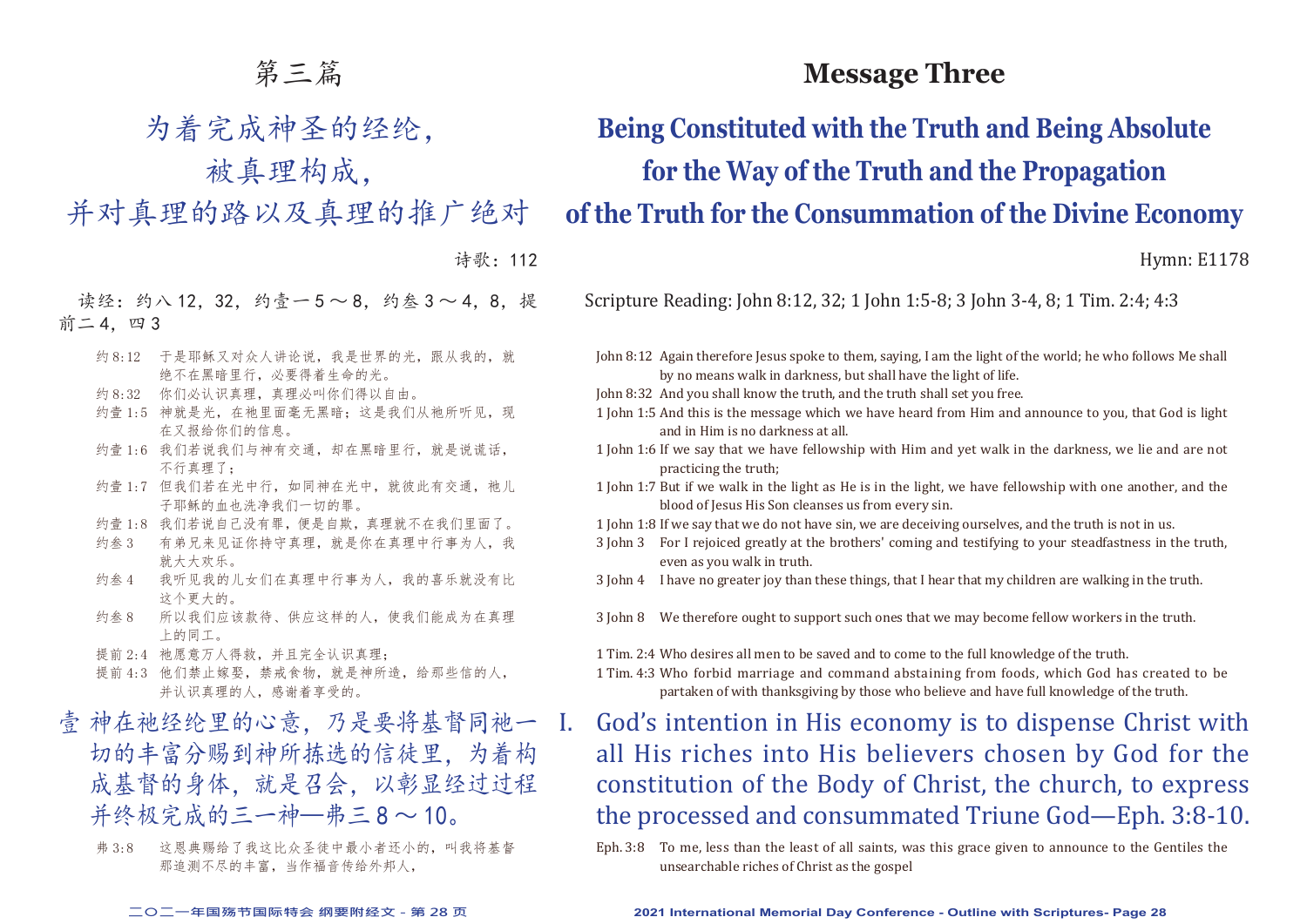- 弗 3:9 并将那历世历代隐藏在创造万有之神里的奥秘有何等的经 纶,向众人照明,
- 弗 3:10 为要借着召会,使诸天界里执政的、掌权的,现今得知神 万般的智慧
- 贰 为着完成神圣的经纶,我们需要被真理构 成—约壹二 4, 约贰  $1 \sim 2$ :
	- 约壹 2:4 那说我认识祂,却不遵守祂诫命的,便是说谎的,真理也 不在这人里面了;
	- 约贰 1 作长老的写信给蒙拣选的夫人和她的儿女, 就是我真实所 爱的:不单我爱,也是一切认识真理之人所爱的;
	- 约贰 2 爱你们是因真理的缘故, 这真理存在我们里面, 也必永远 与我们同在。
- 一 被真理构成就是得着神圣启示的内在元素作到 我们里面,成为我们的构成成分、内在的所是 和生机的构成—约壹一8,四6,五6。

约壹 1:8 我们若说自己没有罪,便是自欺,真理就不在我们里面了。 约壹 4:6 我们是出于神的;认识神的就听从我们,不出于神的就不 听从我们;从此我们可以认出真理的灵和谬妄的灵来。 约壹 5:6 这借着水与血来的, 就是耶稣基督: 不是单凭着水, 乃是凭着 水,又凭着血;并且作见证的就是那灵,因为那灵就是实际。

二 那构成到我们里面扎实的真理,就在我们里面 成为常时、长期的滋养—提前四 6。

提前 4:6 你将这些事提醒弟兄们, 便是基督耶稣的好执事, 在信仰 的话,并你向来所紧紧跟随善美教训的话上,得了喂养。

三 真理若作到我们里面,构成到我们的所是里, 我们就能保护神的神性之丰富的权益。以及祂 终极的成就—启二一12上,17。

启  $21:12 \pm \bar{4}$ 高大的墙;有十二个门,门上有十二位天使;… 启 21:17 又量了城墙,按着人的尺寸,就是天使的尺寸,共有 一百四十四肘。

四 每一个得救的人对真理—神话语中所启示的一 切真实事物—都该有完全的认识,完整的领会— 提前二 4,四 3,提后二 25,三 7。

提前 2:4 祂愿意万人得救, 并且完全认识真理;

- 提前 4:3 他们禁止嫁娶, 禁戒食物, 就是神所造, 给那些信的人, 并认识真理的人,感谢着享受的。
- 提后 2:25 用温柔规劝那些抵挡的人; 或许神给他们悔改的心, 得以
- Eph. 3:9 And to enlighten all that they may see what the economy of the mystery is, which throughout the ages has been hidden in God, who created all things,
- Eph. 3:10 In order that now to the rulers and the authorities in the heavenlies the multifarious wisdom of God might be made known through the church,

# II. For the consummation of the divine economy, we need to be constituted with the truth—1 John 2:4; 2 John 1-2:

- 1 John 2:4 He who says, I know Him, and does not keep His commandments is a liar, and the truth is not in this one;
- 2 John 1 The elder to the chosen lady and to her children, whom I love in truthfulness, and not only I but also all those who know the truth,
- 2 John 2 For the sake of the truth which abides in us and will be with us forever:
- A.To be constituted with the truth is to have the intrinsic element of the divine revelation wrought into us to become our constituent, our intrinsic being, our organic constitution—1 John 1:8; 4:6; 5:6.
	- 1 John 1:8 If we say that we do not have sin, we are deceiving ourselves, and the truth is not in us.
	- 1 John 4:6 We are of God; he who knows God hears us; he who is not of God does not hear us. From this we know the Spirit of truth and the spirit of deception.
	- 1 John 5:6 This is He who came through water and blood, Jesus Christ; not in the water only, but in the water and in the blood; and the Spirit is He who testifies, because the Spirit is the reality.
- B.The solid truth that is constituted into us becomes in us a constant and long-term nourishment—1 Tim. 4:6.
	- 1 Tim. 4:6 If you lay these things before the brothers, you will be a good minister of Christ Jesus, being nourished with the words of the faith and of the good teaching which you have closely followed.
- C. If the truth is wrought into us and constituted into our being, we will be able to protect the interests of the riches of God's divinity and the attainments of His consummation—Rev. 21:12a, 17.

Rev. 21:12a It had a great and high wall and had twelve gates, and at the gates twelve angels,… Rev. 21:17And he measured its wall, a hundred and forty-four cubits, according to the measure of a man, that is, of an angel.

- D.Every saved person should have a full knowledge, a complete realization, of the truth—all the real things revealed in God's Word—1 Tim. 2:4; 4:3; 2 Tim. 2:25; 3:7.
	- 1 Tim. 2:4 Who desires all men to be saved and to come to the full knowledge of the truth.
	- 1 Tim. 4:3 Who forbid marriage and command abstaining from foods, which God has created to be partaken of with thanksgiving by those who believe and have full knowledge of the truth.
	- 2 Tim. 2:25 In meekness correcting those who oppose, if perhaps God may give them repentance unto the

#### **二○二一年国殇节国际特会 纲要附经文 - 第 29 页 2021 International Memorial Day Conference - Outline with Scriptures- Page 29**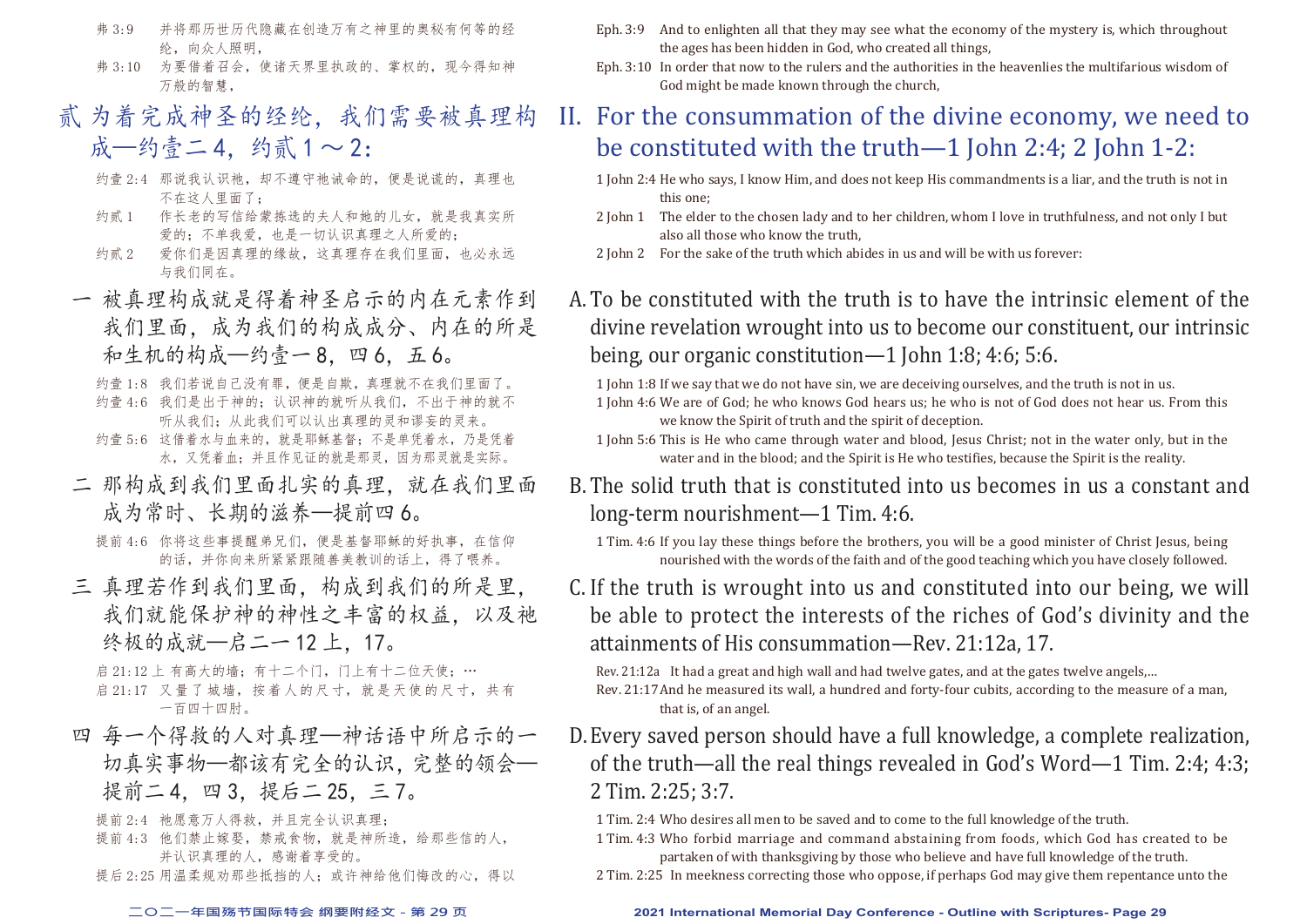认识真理; 提后 3:7 常常学习,终久不能认识真理。

五 对真理完全的认识就是对真理的透彻领略,对 我们借信所领受一切属灵、神圣事物的实际, 一种完全的承认并珍赏—多一1,帖后二13。

多 1:1 照着神选民的信仰,与合乎敬虔之真理的知识,

- 帖后 2:13 主所爱的弟兄们,我们应当常为你们感谢神,因为祂从起 初拣选了你们,叫你们借着那灵的圣别,并你们对真理的 信,可以得救。
- 六 主的话,祂他真理,是在圣经里,但圣经需要正 确的解释;为此我们需要生命读经—提后二 15。 提后 2:15 你当竭力将自己呈献神前, 得蒙称许, 作无愧的工人, 正 直地分解真理的话。
- 七 我们必须付代价学习真理—箴二三 23:

箴 23:23 你当买真理,不可出卖;要买智慧、训诲和聪明。

- 1 我们必须进入圣经内在的意义,好找出主所说的, 以及祂所要的—约八 12。
- 约 8:12 干是耶稣又对众人讲论说,我是世界的光, 跟从我的, 就 绝不在黑暗里行,必要得着生命的光。
- 2 我们没有权发明什么;反之,我们乃是发现在圣经 里所有的。
- 3 我们学习真理以后,还必须经历基督,好使祂能成 为我们的实际;这样,我们向人讲说时,就不会给 他们知识或道理,乃会将基督供应他们一弗三 16 ~ 17,四 15,21。
- 弗 3:16 愿祂照着祂荣耀的丰富, 借着祂的灵, 用大能使你们得以 加强到里面的人里,
- 弗 3:17 使基督借着信, 安家在你们心里, 叫你们在爱里生根立基,
- 弗 4:15 唯在爱里持守着真实,我们就得以在一切事上长到祂,就 是元首基督里面;
- 弗 4:21 如果你们真是听过祂,并在祂里面,照着那在耶稣身上是 实际者,受过教导,
- 八 我们都需要蒙拯救,不在神圣真理的表面溜冰;

full knowledge of the truth,

2 Tim. 3:7 And are always learning yet never able to come to the full knowledge of the truth.

- E. The full knowledge of the truth is a thorough apprehension of the truth, a full acknowledgment and appreciation of the reality of all the spiritual and divine things that we have received through faith—Titus 1:1; 2 Thes. 2:13.
	- Titus 1:1 Paul, a slave of God and an apostle of Jesus Christ according to the faith of God's chosen ones and the full knowledge of the truth, which is according to godliness,
	- 2 Thes. 2:13But we ought to thank God always concerning you, brothers beloved of the Lord, because God chose you from the beginning unto salvation in sanctification of the Spirit and belief of the truth,
- F. The Lord's word, His truth, is in the Bible, but the Bible needs the proper interpretation; for this we have the Life-studies—2 Tim. 2:15.

- G.We have to pay the price to learn the truths—Prov. 23:23: Prov. 23:23 Buy truth, and do not sell it; / Buy wisdom and instruction and understanding.
	- 1.We need to enter into the intrinsic significance of the Holy Scriptures to find out what the Lord says and what He wants—John 8:12.
	- John 8:12 Again therefore Jesus spoke to them, saying, I am the light of the world; he who follows Me shall by no means walk in darkness, but shall have the light of life.
	- 2.We have no right to invent anything; rather, we discover what is in the Bible.
	- 3.After we have learned the truth, we still have to experience Christ so that He may become our reality; in this way, when we speak to people, we will not give them knowledge or doctrine, but we will minister Christ to them— Eph. 3:16-17; 4:15, 21.
	- Eph. 3:16 That He would grant you, according to the riches of His glory, to be strengthened with power through His Spirit into the inner man,
	- Eph. 3:17 That Christ may make His home in your hearts through faith, that you, being rooted and grounded in love,
	- Eph. 4:15 But holding to truth in love, we may grow up into Him in all things, who is the Head, Christ,
	- Eph. 4:21 If indeed you have heard Him and have been taught in Him as the reality is in Jesus,
- H.We need to be delivered from skating on the surface of the divine truth

<sup>2</sup> Tim. 2:15 Be diligent to present yourself approved to God, an unashamed workman, cutting straight the word of the truth.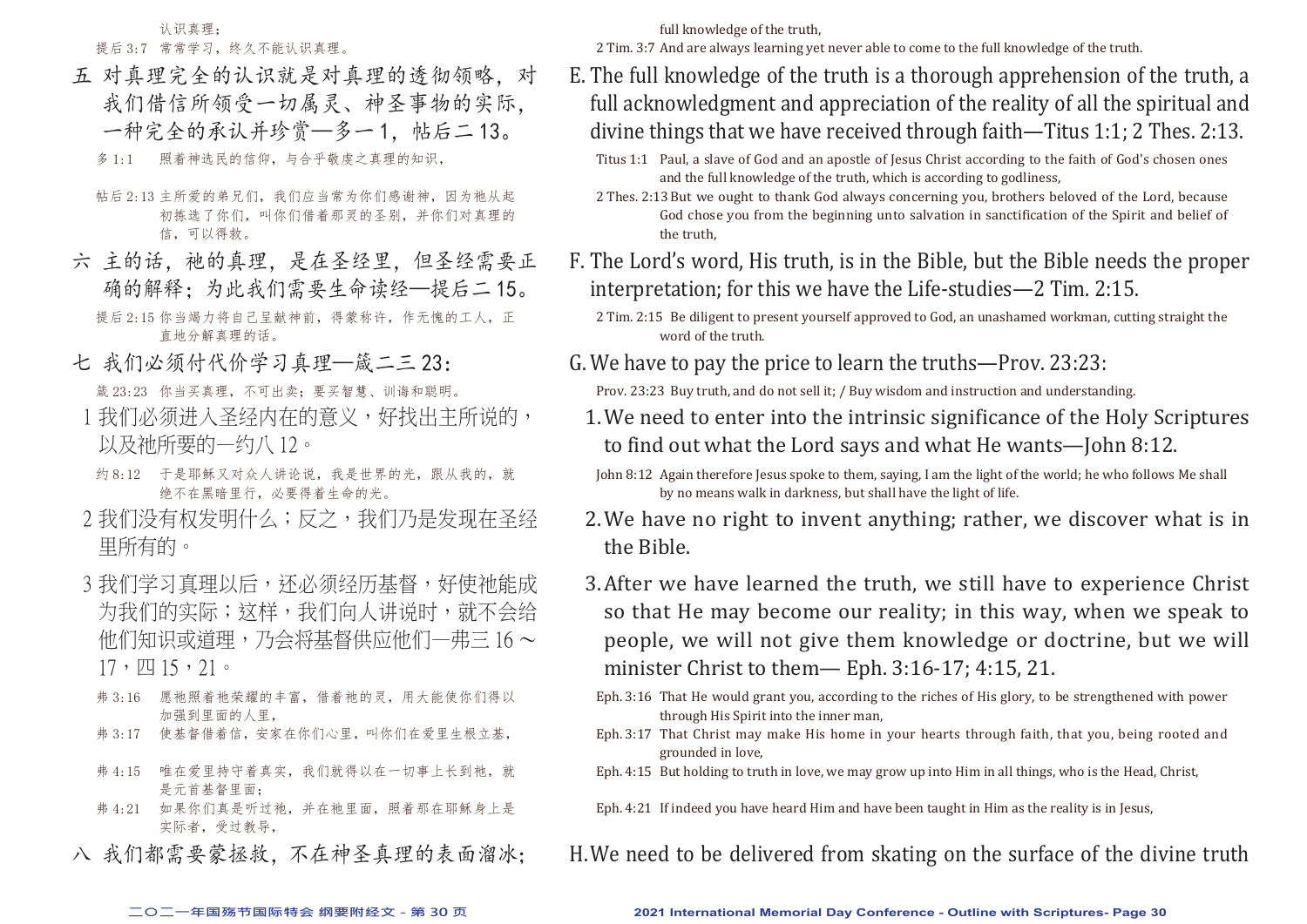- 我们必须借着与主一同劳苦而与祂合作,深入 祂奇妙新约经纶之真理的深处—三 9。
- 弗 3:9 并将那历世历代隐藏在创造万有之神里的奥秘有何等的经 纶,向众人照明,
- 九 那些被真理构成的人,对召会乃是一大祝福— 罗九 1,十五 29。
	- 罗 9:1 我在基督里说真话,并不说谎,有我的良心在圣灵里同我 作见证,

罗 15:29 我也晓得,我去的时候,必带着基督之福的丰满而去。

- 叁 为着完成神圣的经纶,我们需要对神圣真 理的路绝对––彼后二2:
	- 彼后 2:2 也有许多人将要随从他们的邪荡, 叫真理的路因他们的缘 故被毁谤;
- 一 真理的路就是基督徒按着真理生活的途径;这 真理乃是新约内容的实际—2 节。
	- 彼后 2:2 也有许多人将要随从他们的邪荡, 叫真理的路因他们的缘 故被毁谤;
- 二 真理的路就是正路;走正路就是过正直的生活, 没有弯曲偏斜—15 节。

彼后 2:15 离弃正路而走迷了, 随从比珥之子巴兰的路; 巴兰曾经贪 爱不义的工价,

- 三 真理的路就是义路;走义路就是过着与神与人 都是对的生活,一种能照着神的公义,为着神 公义的国,接受神行政审判的生活—21,9 节, 太五 20,罗十四 17。
	- 彼后 2:21 他们认识义路, 竟转离所传授给他们神圣的诫命, 倒不如 不认识为妙。
	- 彼后 2:9 主知道搭救敬虔的人脱离试炼, 把不义的人留在刑罚之下, 等候审判的日子;
	- 太 5:20 我告诉你们, 你们的义, 若不超过经学家和法利赛人的义, 绝不能进诸天的国。
	- 罗 14:17 因为神的国不在于吃喝,乃在于公义、和平、并圣灵中的 喜乐。
- 四 真理的路就是"这道路"。指在神新约经纶里 主完全的救恩—徒九 2:

and cooperate with the Lord by laboring together with Him to dive into the depths of the truth of His marvelous New Testament economy—3:9.

- Eph. 3:9 And to enlighten all that they may see what the economy of the mystery is, which throughout the ages has been hidden in God, who created all things,
- I. Those who are constituted with the truth are a great blessing to the church— Rom. 9:1; 15:29.

Rom. 9:1 I speak the truth in Christ, I do not lie, my conscience bearing witness with me in the Holy Spirit,

Rom. 15:29 And I know that when I come to you, I will come in the fullness of the blessing of Christ.

III. For the consummation of the divine economy, we need to be absolute for the way of the divine truth—2 Pet. 2:2:

2 Pet. 2:2 And many will follow their licentiousness, because of whom the way of the truth will be reviled.

- A.The way of the truth is the path of the Christian life according to the truth, which is the reality of the contents of the New Testament—v. 2. 2 Pet. 2:2 And many will follow their licentiousness, because of whom the way of the truth will be reviled.
- B.The way of the truth is the straight way; to take the straight way is to live an upright life without crookedness and bias—v. 15.
	- 2 Pet. 2:15Forsaking the straight way, they have gone astray, following the way of Balaam, the son of Beor, who loved the wages of unrighteousness
- C. The way of the truth is the way of righteousness; to take the way of righteousness is to live a life that is right with both God and man, a life that, according to righteousness, can receive God's governmental judgment for His kingdom of righteousness—vv. 21, 9; Matt. 5:20; Rom. 14:17.
	- 2 Pet. 2:21For it would be better for them not to have known the way of righteousness than, knowing it, to turn back from the holy commandment delivered to them.
	- 2 Pet. 2:9 The Lord knows how to deliver the godly out of trial and how to keep the unrighteous under punishment for the day of judgment,
	- Matt. 5:20 For I say to you that unless your righteousness surpasses that of the scribes and Pharisees, you shall by no means enter into the kingdom of the heavens.
	- Rom. 14:17 For the kingdom of God is not eating and drinking, but righteousness and peace and joy in the Holy Spirit.
- D.The way of the truth is "the Way," denoting the Lord's full salvation in God's New Testament economy—Acts 9:2: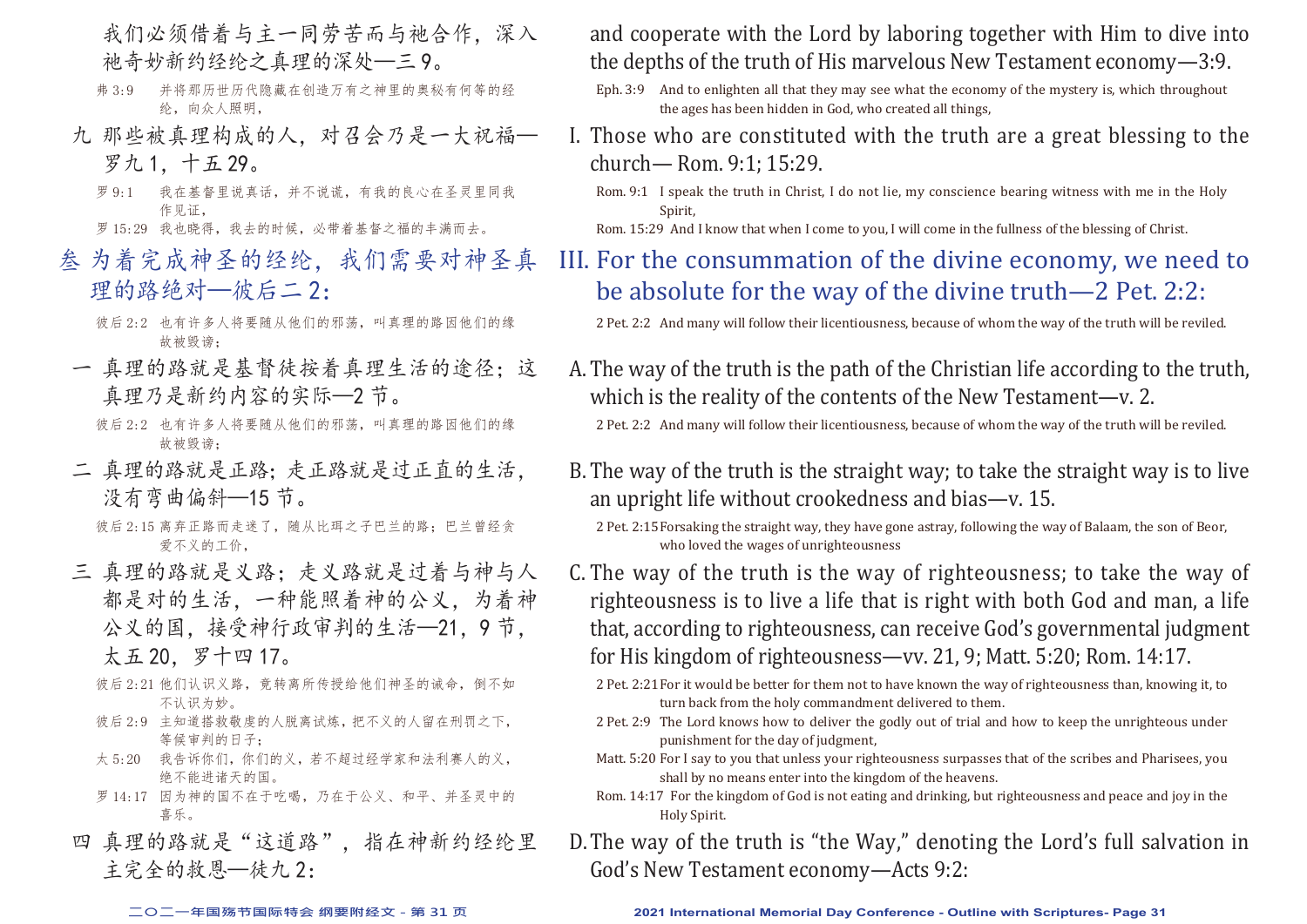- 徒 9:2 向他求文书给大马色的各会堂,若是找着这道路上的人, 无论男女,都可以捆绑带到耶路撒冷。
- 1 这道路就是神借着基督的救赎和那灵的涂抹,将祂 自己分赐到信徒里面的路—弗一 7,约壹二 27。
- 弗 1:7 我们在这蒙爱者里面,借着祂的血,照着神恩典的丰富, 得蒙救赎,就是过犯得以赦免,
- 约壹 2:27 你们从祂所领受的膏油涂抹, 住在你们里面, 并不需要人 教导你们,乃有祂的膏油涂抹,在凡事上教导你们;这膏 油涂抹是真实的,不是虚谎的,你们要按这膏油涂抹所教 导你们的,住在祂里面。
- 2 这道路就是信徒有分于神并享受神的路一彼后一 4。
- 彼后 1:4 借这荣耀和美德, 祂已将又宝贵又极大的应许赐给我们, 叫你们既逃离世上从情欲来的败坏,就借着这些应许,得 有分于神的性情。
- 3 这道路就是信徒借着享受神而在灵里敬拜祂,并借 着与受逼迫的耶稣是一而跟从祂的路—约四 24,来  $+\equiv 12 \sim 13$

约 4:24 神是灵;敬拜祂的,必须在灵和真实里敬拜。 来 13:12 所以耶稣为要借自己的血圣别百姓, 也就在城门外受苦。 来 13:13 这样, 我们也当出到营外就了祂去, 忍受祂所受的凌辱。

- 4 这道路就是信徒被带进召会中,并被建造在基督的 身体里,为耶稣作见证的路—林前一 2, 十二 27, 启一 2。
- 林前 1:2 写信给在哥林多神的召会,就是给在基督耶稣里被圣别, 蒙召的圣徒,同着所有在各处呼求我们主耶稣基督之名的 人; 祂是他们的, 也是我们的;
- 林前 12:27 你们就是基督的身体,并且各自作肢体。
- 启 1:2 约翰便将神的话,和耶稣基督的见证,凡自己所看见的, 都见证出来。
- 五 走真理的路就是我们因着顺从真理,洁净自己 的魂;这真理是圣别人的真理,也就是神实际 的话—彼前一 22. 约十七 17:
	- 彼前 1:22 你们既因顺从真理,洁净了自己的魂,以致爱弟兄没有假 冒,就当从清洁的心里彼此热切相爱;
	- 约 17:17 求你用真理圣别他们,你的话就是真理。
	- 1 我们的魂因着顺从真理而得洁净,就全人专注于

Acts 9:2 And asked for letters from him to Damascus for the synagogues, so that if he found any who were of the Way, both men and women, he might bring them bound to Jerusalem.

## 1.It is the way God dispenses Himself into the believers through Christ's redemption and the Spirit's anointing—Eph. 1:7; 1 John 2:27.

- Eph. 1:7 In whom we have redemption through His blood, the forgiveness of offenses, according to the riches of His grace,
- 1 John 2:27 And as for you, the anointing which you have received from Him abides in you, and you have no need that anyone teach you; but as His anointing teaches you concerning all things and is true and is not a lie, and even as it has taught you, abide in Him.

### 2.It is the way the believers partake of God and enjoy God—2 Pet. 1:4.

- 2 Pet. 1:4 Through which He has granted to us precious and exceedingly great promises that through these you might become partakers of the divine nature, having escaped the corruption which is in the world by lust.
- 3.It is the way the believers worship God in their spirit by enjoying Him and follow the persecuted Jesus by being one with Him—John 4:24; Heb. 13:12-13.

John 4:24 God is Spirit, and those who worship Him must worship in spirit and truthfulness.

- Heb. 13:12 Therefore also Jesus, that He might sanctify the people through His own blood, suffered outside the gate.
- Heb. 13:13 Let us therefore go forth unto Him outside the camp, bearing His reproach.
- 4.It is the way the believers are brought into the church and built up into the Body of Christ to bear the testimony of Jesus—1 Cor. 1:2; 12:27; Rev. 1:2.
- 1 Cor. 1:2 To the church of God which is in Corinth, to those who have been sanctified in Christ Jesus, the called saints, with all those who call upon the name of our Lord Jesus Christ in every place, who is theirs and ours:

1 Cor. 12:27Now you are the body of Christ, and members individually.

- Rev. 1:2 Who testified the word of God and the testimony of Jesus Christ, even all that he saw.
- E. To take the way of the truth is to purify our souls by obedience to the truth; this is the sanctifying truth, which is God's word of reality—1 Pet. 1:22; John 17:17:
	- 1 Pet. 1:22Since you have purified your souls by your obedience to the truth unto unfeigned brotherly love, love one another from a pure heart fervently,

John 17:17 Sanctify them in the truth; Your word is truth.

1.The purifying of our souls by obedience to the truth causes our entire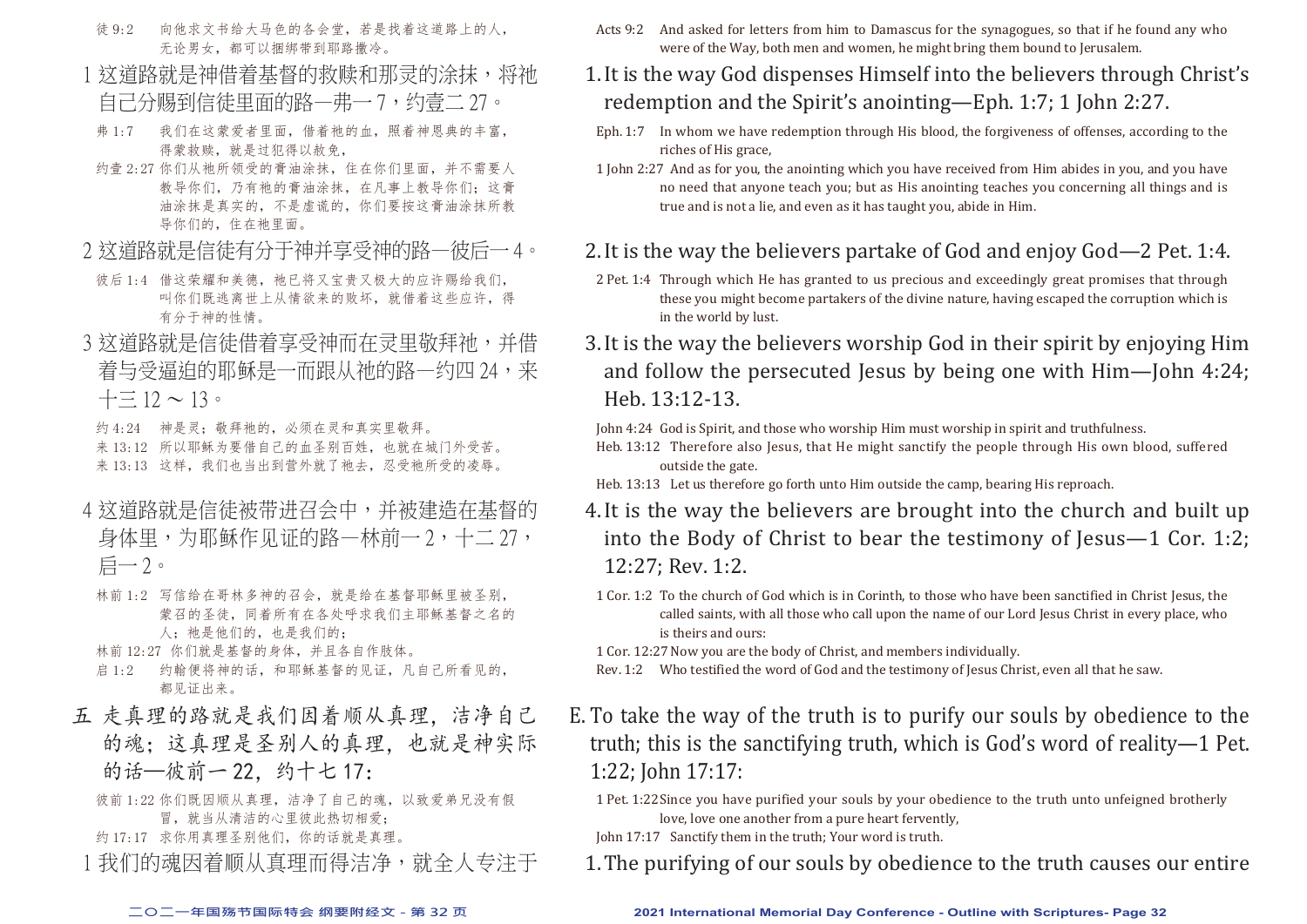神,使我们的全心、全魂并全心思都爱祂—可  $+$   $-$  30  $\circ$ 

可 12:30 你要全心、全魂、全心思并全力,爱主你的神。"

- 2 我们的魂这样得着洁净,结果就是爱弟兄没有假 冒,从心里热切地爱神所爱的人—约壹五 1。
	- 约壹 5:1 凡信耶稣是基督的,都是从神生的;凡爱那生他的,也爱 从祂生的。
- 肆 为着完成神圣的经纶,我们需要对神圣真 理的推广绝对—太二四 14, 二八 19:
	- 太 24:14 这国度的福音要传遍天下,对万民作见证,然后末期才来 到。
	- 太 28:19 所以你们要去,使万民作我的门徒,将他们浸入父、子、 圣灵的名里,
	- 一 福音包括圣经中所有的真理;全本圣经就是神 的福音—弗一13. 西一5:
		- 弗 1:13 你们既听了真理的话, 就是那叫你们得救的福音, 也在祂 里面信了,就在祂里面受了所应许的圣灵为印记;
		- 西 1:5 是因那给你们存在诸天之上的盼望,就是你们从前在福音 真理的话上所听见的;
		- 1 召会今天独一的托付就是传扬福音,其内容就是直 理—太二四 14, 弗— 13, 西— 5。
		- 太 24:14 这国度的福音要传遍天下,对万民作见证,然后末期才来 到。
		- 弗 1:13 你们既听了真理的话, 就是那叫你们得救的福音, 也在祂 里面信了,就在祂里面受了所应许的圣灵为印记;
		- 西 1:5 是因那给你们存在诸天之上的盼望,就是你们从前在福音 真理的话上所听见的;
	- 2 我们传扬真理乃是传扬高品的福音—可十六 15, 提 前二 4。

可 16:15 祂又对他们说,你们往普天下去,向一切受造之物传扬福音。 提前 2:4 祂愿意万人得救, 并且完全认识真理;

3 神福音的最高点乃是神成为人,为要使人在生命 和性情上,但不在神格上,成为神—罗一 3 ~ 4,

being to be concentrated on God so that we may love Him with all our heart, all our soul, and all our mind—Mark 12:30.

- Mark 12:30 And you shall love the Lord your God from your whole heart and from your whole soul and from your whole mind and from your whole strength."
- 2.Such a purifying of our souls issues in unfeigned brotherly love, that is, in our loving from the heart fervently those whom God loves—1 John 5:1.

- IV. For the consummation of the divine economy, we need to be absolute for the propagation of the divine truth—Matt. 24:14; 28:19:
	- Matt. 24:14 And this gospel of the kingdom will be preached in the whole inhabited earth for a testimony to all the nations, and then the end will come.
	- Matt. 28:19 Go therefore and disciple all the nations, baptizing them into the name of the Father and of the Son and of the Holy Spirit,
- A.The gospel includes all the truths in the Bible; the entire Bible is the gospel of God—Eph. 1:13; Col. 1:5:
	- Eph. 1:13 In whom you also, having heard the word of the truth, the gospel of your salvation, in Him also believing, you were sealed with the Holy Spirit of the promise,
	- Col. 1:5 Because of the hope laid up for you in the heavens, of which you heard before in the word of the truth of the gospel,
	- 1.The unique commission of the church today is to preach the gospel, the content of which is the truth—Matt. 24:14; Eph. 1:13; Col. 1:5.
	- Matt. 24:14 And this gospel of the kingdom will be preached in the whole inhabited earth for a testimony to all the nations, and then the end will come.
	- Eph. 1:13 In whom you also, having heard the word of the truth, the gospel of your salvation, in Him also believing, you were sealed with the Holy Spirit of the promise,
	- Col. 1:5 Because of the hope laid up for you in the heavens, of which you heard before in the word of the truth of the gospel,
	- 2.Our preaching of the truth is the preaching of the high gospel—Mark 16:15; 1 Tim. 2:4.

Mark 16:15 And He said to them, Go into all the world and proclaim the gospel to all the creation. 1 Tim. 2:4 Who desires all men to be saved and to come to the full knowledge of the truth.

3.The highest point of God's gospel is that God became a man that man may become God in life and in nature but not in the Godhead—Rom.

<sup>1</sup> John 5:1 Everyone who believes that Jesus is the Christ has been begotten of God, and everyone who loves Him who has begotten loves him also who has been begotten of Him.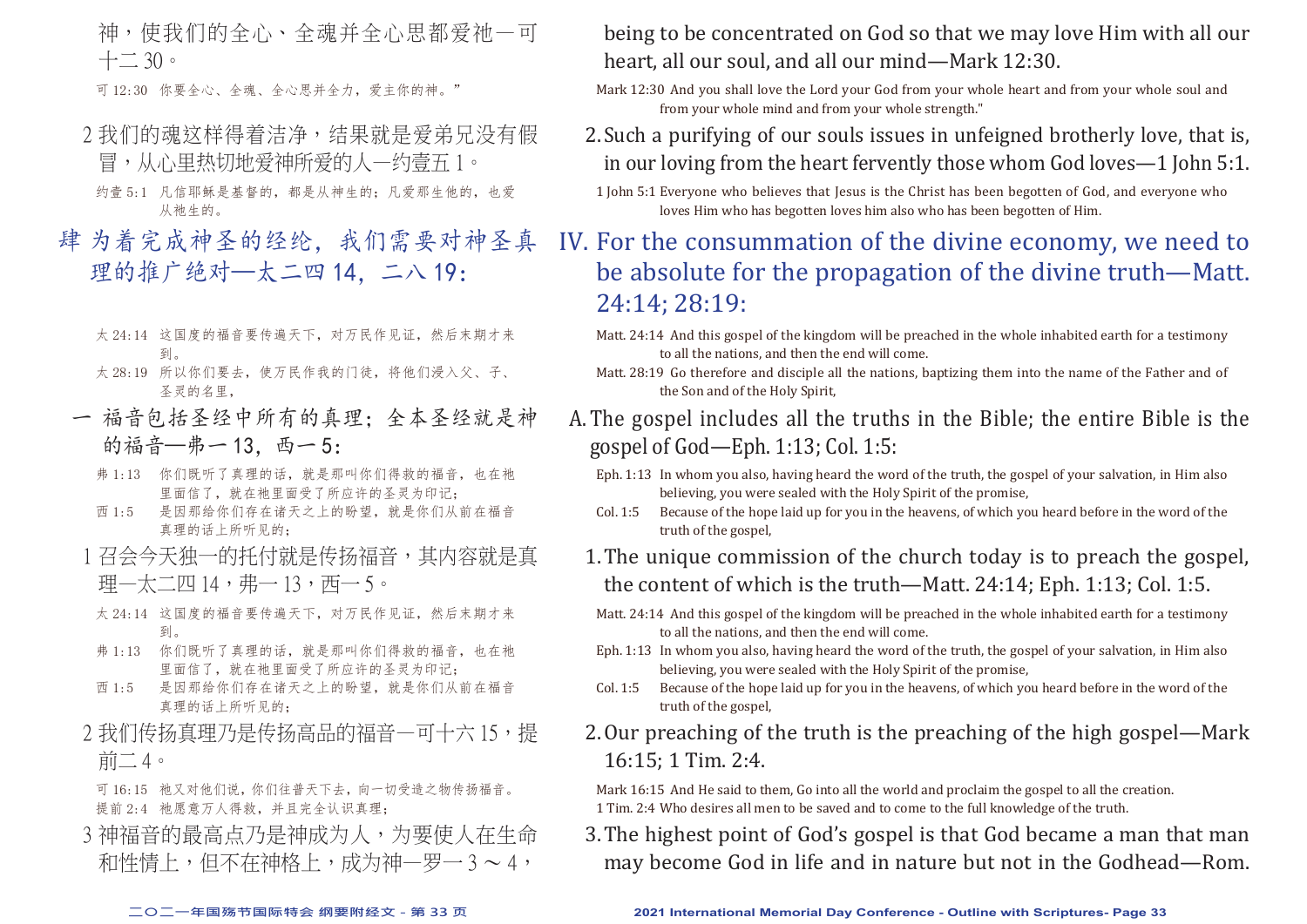八 3,29。

- 罗 1:3 论到祂的儿子,我们的主耶稣基督:按肉体说,是从大卫 后裔生的,
- 罗 1:4 按圣别的灵说, 是从死人的复活, 以大能标出为神的儿子;
- 罗 8:3 律法因肉体而软弱,有所不能的,神,既在罪之肉体的样式 里,并为着罪,差来了自己的儿子,就在肉体中定罪了罪,
- 罗 8:29 因为神所预知的人, 祂也预定他们模成神儿子的形像, 使 祂儿子在许多弟兄中作长子。
- 二 主已将祂宝贵的真理赐给我们,让我们不仅向 信徒,也向不信者传布真理;地上每一个人都 需要听见真理—约十八 37 下。
	- 约18:37下…这样,你不是王么?耶稣回答说,你说我是王,我为此 而生,也为此来到世间,为要给真理作见证;凡属真理的 人,就听我的声音。
- 三 主吩咐我们要去,使万民作祂的门徒,好终结 现今的世代—太二八 19 ~ 20。
	- 太 28:19 所以你们要去,使万民作我的门徒,将他们浸入父、子、 圣灵的名里,
	- 太 28:20 凡我所吩咐你们的,无论是什么,都教训他们遵守;看哪, 我天天与你们同在,直到这世代的终结。
- 四 我们需要在学习真理、应用真理、讲说真理、 并推广真理上,与主是一—亚八 16。
	- 亚 8:16 你们应当行的是这样:各人与邻舍说实话,在城门口按公 理与和平审判;
- 五 今天我们若要开展主的恢复,就必须认识真理的各 方面,并且会讲解真理—林后四2. 约叁3~4.8。
	- 林后 4:2 乃将那些可耻隐密的事弃绝了,不以诡诈行事,也不搀混 神的话,只将真理显扬出来,借以在神面前将自己荐与各 人的良心。
	- 约叁 3 有弟兄来见证你持守真理,就是你在真理中行事为人,我 就大大欢乐。
	- 约叁 4 我听见我的儿女们在真理中行事为人,我的喜乐就没有比 这个更大的。
	- 约叁 8 所以我们应该款待、供应这样的人,使我们能成为在真理 上的同工。
- 六 传布神圣的真理,会带进主的复兴;按照以赛 亚十一章九节,复兴的来临是因为"对耶和华

1:3-4; 8:3, 29.

- Rom. 1:3 Concerning His Son, who came out of the seed of David according to the flesh,
- Rom. 1:4 Who was designated the Son of God in power according to the Spirit of holiness out of the resurrection of the dead, Jesus Christ our Lord:
- Rom. 8:3 For that which the law could not do, in that it was weak through the flesh, God, sending His own Son in the likeness of the flesh of sin and concerning sin, condemned sin in the flesh,
- Rom. 8:29 Because those whom He foreknew, He also predestinated to be conformed to the image of His Son, that He might be the Firstborn among many brothers;
- B.The Lord has given us His precious truth for us to spread the truth not only to believers but also to unbelievers; every human being on earth needs to hear the truth—John 18:37b.

- C. The Lord has charged us to go and disciple the nations so that the present age may be consummated—Matt. 28:19-20.
	- Matt. 28:19 Go therefore and disciple all the nations, baptizing them into the name of the Father and of the Son and of the Holy Spirit,
	- Matt. 28:20 Teaching them to observe all that I have commanded you. And behold, I am with you all the days until the consummation of the age.
- D.We need to be one with the Lord in learning the truth, applying the truth, speaking the truth, and propagating the truth—Zech. 8:16.
	- Zech. 8:16 These are the things which you shall do: Each man speak truth to his neighbor; judge with truth and the judgment of peace in your gates;
- E. If we would spread the Lord's recovery today, we must know every side of the truth and be able to expound the truth—2 Cor. 4:2; 3 John 3-4, 8.
	- 2 Cor. 4:2 But we have renounced the hidden things of shame, not walking in craftiness nor adulterating the word of God, but by the manifestation of the truth commending ourselves to every conscience of men before God.
	- 3 John 3 For I rejoiced greatly at the brothers' coming and testifying to your steadfastness in the truth, even as you walk in truth.
- 3 John 4 I have no greater joy than these things, that I hear that my children are walking in the truth.
	- 3 John 8 We therefore ought to support such ones that we may become fellow workers in the truth.
- F. The spreading of the divine truths will bring in the Lord's restoration; according to Isaiah 11:9, the restoration will come because "the earth will

#### **二○二一年国殇节国际特会 纲要附经文 - 第 34 页 2021 International Memorial Day Conference - Outline with Scriptures- Page 34**

John 18:37b …So then You are a king? Jesus answered, You say that I am a king. For this I have been born, and for this I have come into the world, that I would testify to the truth. Everyone who is of the truth hears My voice.